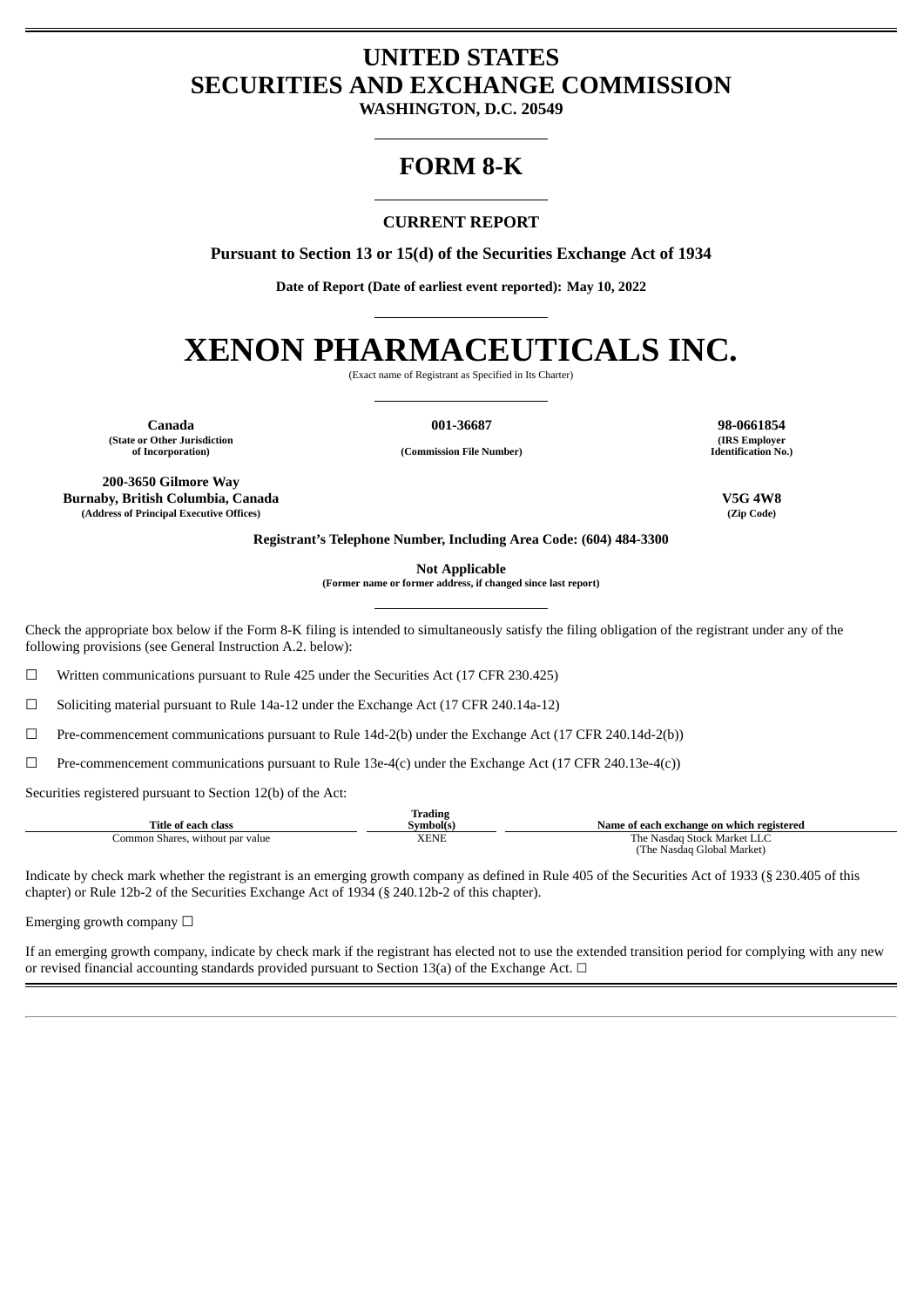## **Item 2.02 Results of Operations and Financial Condition**

On May 10, 2022, Xenon Pharmaceuticals Inc. (the "Company") announced via press release the Company's financial results for the three months ended March 31, 2022. A copy of the Company's press release is attached hereto as Exhibit 99.1. The information in Item 2.02 of this Form 8-K and the attached exhibit are furnished to, but not filed with, the Securities and Exchange Commission.

## **Item 9.01 Financial Statements and Exhibits**

(d) Exhibits.

Pursuant to the rules and regulations of the Securities and Exchange Commission, the attached exhibit is deemed to have been furnished to, but not filed with, the Securities and Exchange Commission:

| <b>Exhibit Number</b> | <b>Description</b>                                                           |
|-----------------------|------------------------------------------------------------------------------|
| 99.1                  | Press Release issued by Xenon Pharmaceuticals Inc. dated May 10, 2022.       |
| 104                   | Cover Page Interactive Data File (embedded within the Inline XBRL document). |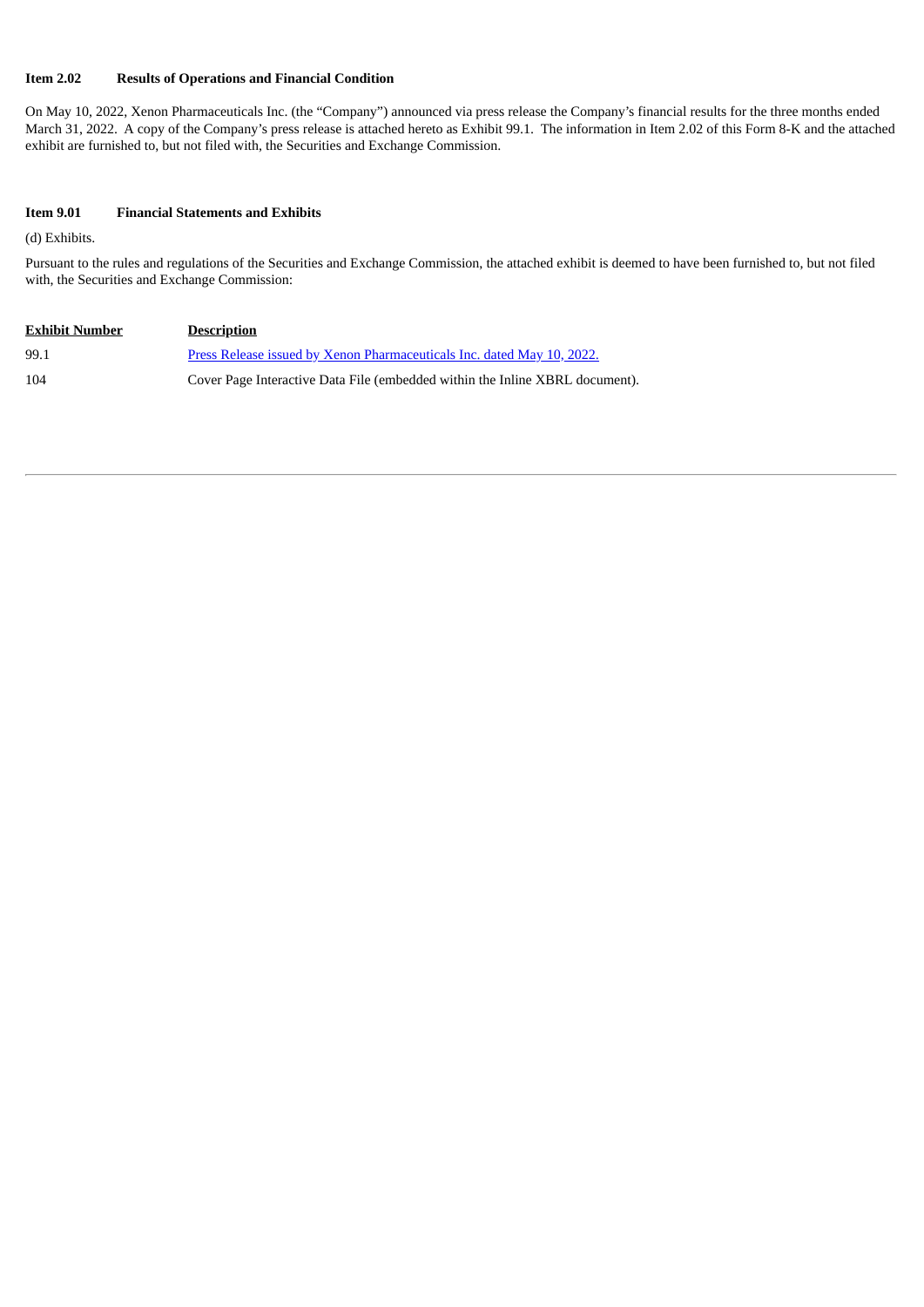### **SIGNATURES**

Pursuant to the requirements of the Securities Exchange Act of 1934, the registrant has duly caused this report to be signed on its behalf by the undersigned hereunto duly authorized.

# **XENON PHARMACEUTICALS INC.**

Date: May 10, 2022 By: /s/ Sherry Aulin

Sherry Aulin Chief Financial Officer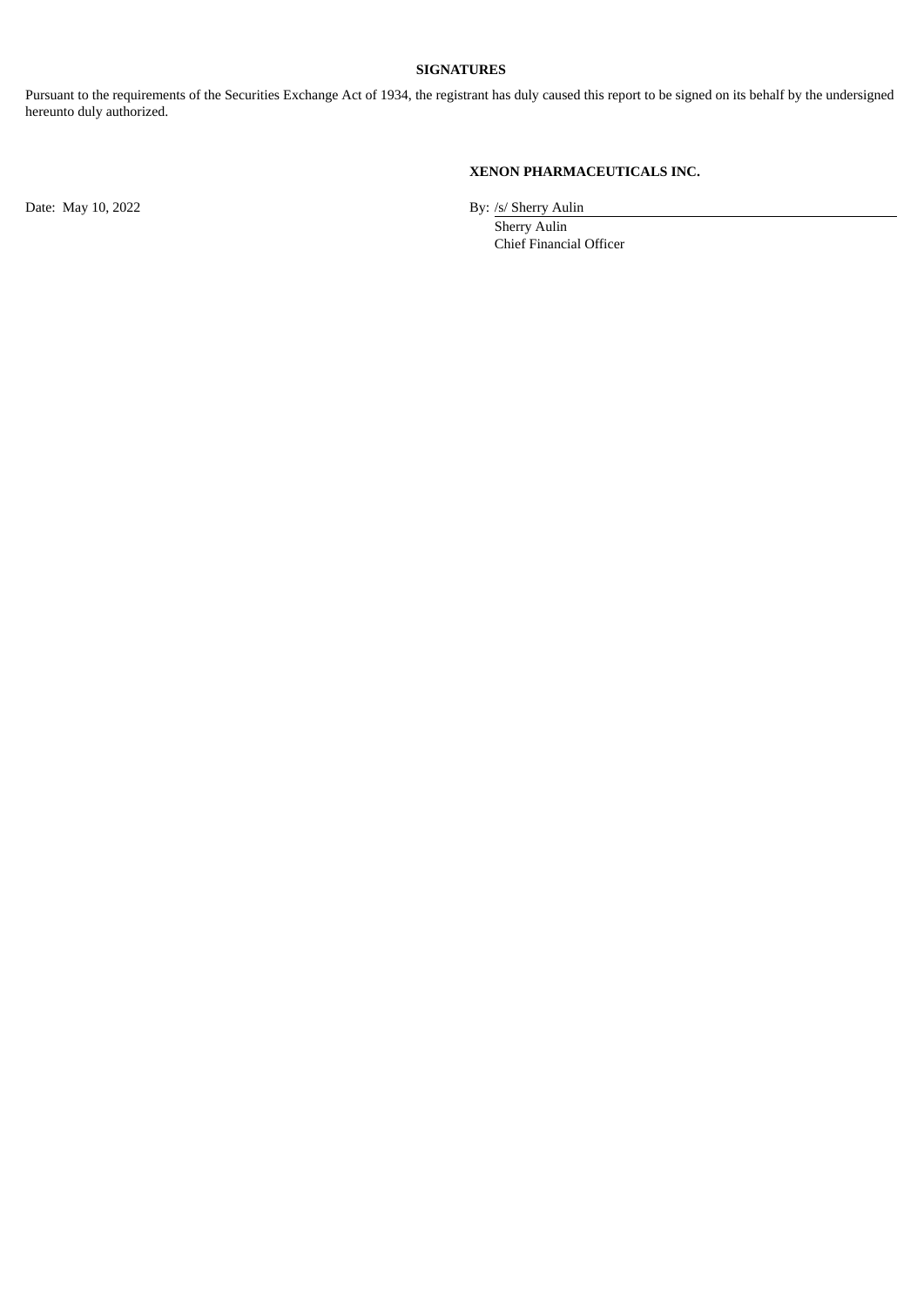# **NEWS RELEASE**

#### **Xenon Pharmaceuticals Reports First Quarter 2022 Financial Results and Provides Corporate Update**

<span id="page-3-0"></span>XEN1101 "End of Phase 2" Meeting with FDA to take Place in Second Quarter and Initiation of Phase 3 in Adult Focal Epilepsy Expected in the Second Half *of 2022*

#### *Company-sponsored Phase 2 Clinical Trial Initiated to Evaluate XEN1101 for the Treatment of MDD*

#### *Conference Call at 4:30 pm ET Today*

BURNABY, British Columbia, May 10, 2022 – Xenon Pharmaceuticals Inc. (Nasdaq:XENE), a neurology-focused biopharmaceutical company, today reported financial results for the first quarter ended March 31, 2022 and provided a corporate update.

Mr. Ian Mortimer, Xenon's President and Chief Executive Officer stated, "We are excited by the progress across all of our clinical development programs, including screening the first patient in our recently initiated Phase 2 'X-NOVA' clinical trial to evaluate XEN1101 as a potential treatment for major depressive disorder. In addition, we are on track for our end-of-Phase 2 meeting with the FDA this quarter to support the initiation of the Phase 3 development plans for XEN1101 in epilepsy in the second half of this year. The Phase 3 'EPIK' pediatric study evaluating XEN496 as a treatment of KCNQ2-DEE is ongoing with anticipated completion in 2023."

#### **Highlights and Anticipated Milestones**

#### **Proprietary Programs**

#### *XEN1101 for Epilepsy*

XEN1101 is a differentiated Kv7 potassium channel opener being developed for the treatment of epilepsy and major depressive disorder (MDD). In October 2021, Xenon announced positive results from its Phase 2b X-TOLE clinical trial, which evaluated the clinical efficacy, safety and tolerability of XEN1101 administered as an adjunctive treatment for adult patients with focal epilepsy. The topline data showed all primary and secondary seizure reduction endpoints were statistically significant across all dose groups, including the primary endpoint of median reduction from baseline in monthly seizure frequency and in the key secondary endpoint of patients with at least a 50% reduction in monthly focal seizure frequency from baseline, with p-values of <0.001 for both the 20 mg and 25 mg dose groups.

Xenon will participate in an "end-of-Phase 2" meeting with the U.S. Food and Drug Administration (FDA) in the second quarter of this year to support the initiation of its Phase 3 XEN1101 clinical program in adult patients with focal epilepsy, estimated in the second half of the year. The ongoing X-TOLE open-label extension also continues to generate important long-term data for XEN1101. Xenon is also evaluating other potential epilepsy indications for the future development of XEN1101.

#### *XEN1101 for MDD*

Based on promising pre-clinical data with XEN1101 and published clinical data generated from both an open-label study and a randomized, placebo-controlled clinical trial that explored the targeting of KCNQ channels as a treatment for MDD using ezogabine, Xenon is evaluating the efficacy, safety and tolerability of XEN1101 for the treatment of MDD in a Phase 2 randomized, double-blind, placebo-controlled, multicenter clinical study – called the "X-NOVA" clinical trial. Following a 4-week screening period, approximately 150 subjects with MDD will be randomized (on a 1:1:1 basis) for once-daily dosing of XEN1101 (10 mg), XEN1101 (20 mg) or placebo for 6 weeks. The primary objective is to assess the efficacy of 10 mg and 20 mg doses of XEN1101 compared to placebo on improvement of depressive symptoms in subjects diagnosed with moderate to severe MDD, using the Montgomery-Åsberg Depression Rating Scale (MADRS) score change through week six. Secondary endpoints include improvement of anhedonia symptoms assessed by the Snaith-Hamilton Pleasure Scale (SHAPS) score change through week six, as well as improvement of anxiety symptoms measured by the Beck Anxiety Inventory (BAI) score change through week six. Topline results from the X-NOVA study are anticipated in 2023.

In addition, Xenon is collaborating with the Icahn School of Medicine at Mount Sinai to conduct an ongoing investigator-sponsored Phase 2 proof-of-concept, randomized, parallel-arm, placebo-controlled multi-site study of XEN1101 for the treatment of MDD in approximately 60 subjects. The primary objective of the study is to investigate the effect of XEN1101 on the brain reward circuit as measured by the change in bilateral ventral striatum activity as assessed by functional MRI (fMRI). The secondary objectives are to test the effect of XEN1101 compared to placebo on clinical measures of depression and anhedonia using the MADRS and SHAPS scales.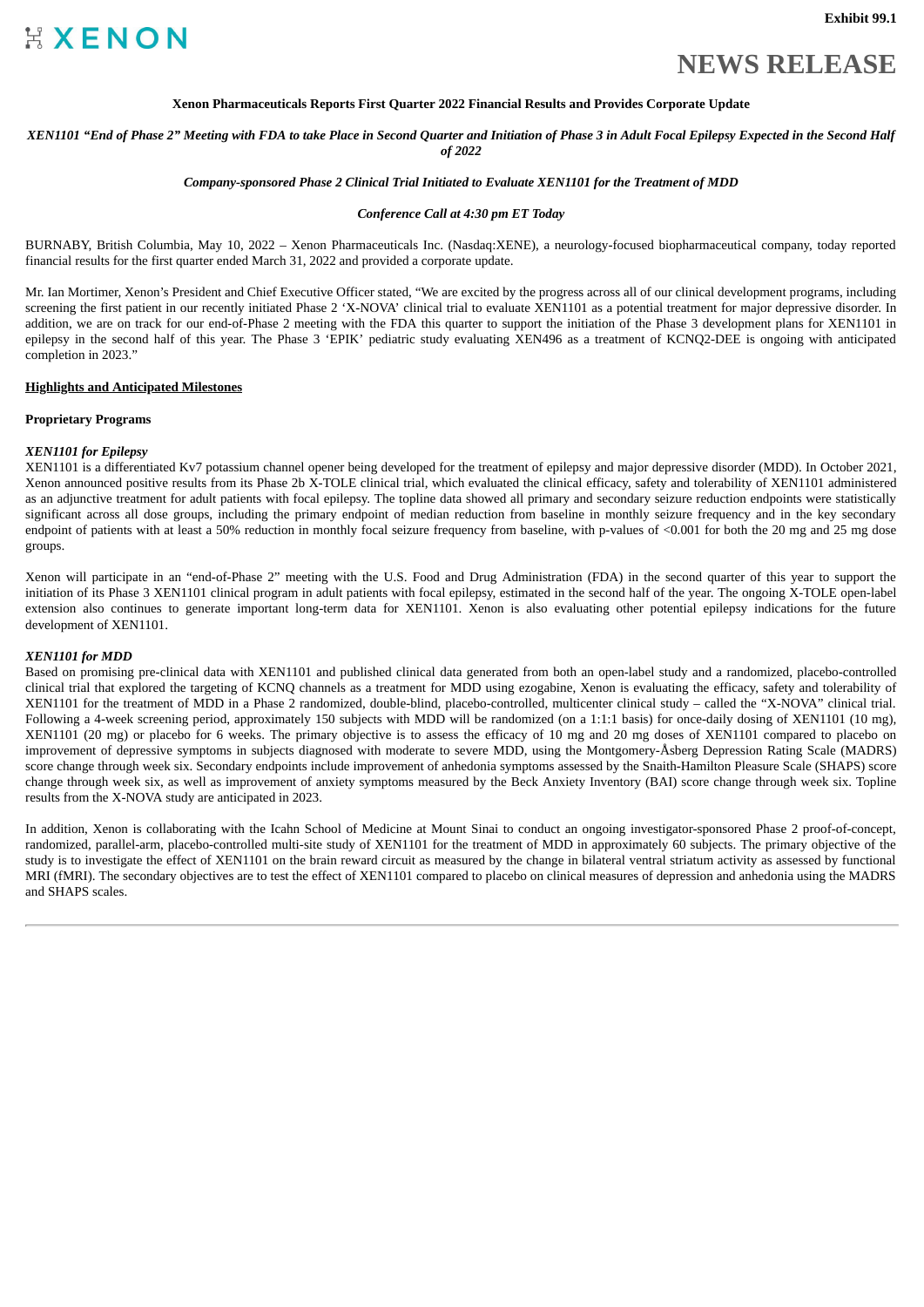#### *XEN496*

XEN496, a Kv7 potassium channel opener, is a proprietary pediatric formulation of the active ingredient ezogabine being developed for the treatment of KCNQ2 developmental and epileptic encephalopathy (KCNQ2-DEE). A Phase 3 randomized, double-blind, placebo-controlled, parallel group, multicenter clinical trial, called the "EPIK" study, is ongoing to evaluate the efficacy, safety, and tolerability of XEN496 administered as adjunctive treatment in approximately 40 pediatric patients aged one month to less than six years with KCNQ2-DEE. Xenon anticipates that the EPIK study will be completed in 2023.

#### **Partnered Programs**

#### *NBI-921352*

Xenon has an ongoing collaboration with Neurocrine Biosciences to develop treatments for epilepsy. Neurocrine Biosciences has an exclusive license to XEN901, now known as NBI-921352, a selective Nav1.6 sodium channel inhibitor. Neurocrine Biosciences is conducting a Phase 2 clinical trial evaluating NBI-921352 in adult patients with focal onset seizures, with data expected in 2023. In addition, a Phase 2 clinical trial is underway evaluating NBI-921352 in patients aged between 2 and 21 years with SCN8A developmental and epileptic encephalopathy (SCN8A-DEE). Pursuant to the terms of the agreement, Xenon has the potential to receive certain clinical, regulatory, and commercial milestone payments, as well as future sales royalties.

#### *PCRX301 (formerly FX301)*

In November 2021, Pacira BioSciences, Inc. completed its acquisition of Flexion Therapeutics, Inc., which included Flexion's global rights to develop and commercialize XEN402, a Nav1.7 inhibitor also known as funapide. XEN402 has been formulated for extended release from a thermosensitive hydrogel and is now known as PCRX301 (previously FX301). A Phase 1b proof-of-concept trial is underway evaluating the safety and tolerability of PCRX301 administered as a single-dose, popliteal fossa block in patients undergoing bunionectomy. Pursuant to the terms of the agreement, Xenon has the potential to receive certain clinical, regulatory, and commercial milestone payments, as well as future sales royalties.

#### **First Quarter 2022 Financial Results**

Cash and cash equivalents and marketable securities were \$537.9 million as of March 31, 2022, compared to \$551.8 million as of December 31, 2021. As of March 31, 2022, there were 53,059,049 common shares and 2,775,996 pre-funded warrants outstanding.

Based on current assumptions, which include fully supporting the planned XEN1101 clinical development program, XEN496, and pre-clinical and discovery programs, Xenon anticipates having sufficient cash to fund operations into at least 2024, excluding any revenue generated from existing partnerships or potential new partnering arrangements.

For the quarter ended March 31, 2022, Xenon reported total revenue of \$8.8 million, compared to \$4.4 million for the same period in 2021. The increase was primarily attributable to recognition of \$7.1 million of milestone revenue in connection with the license and collaboration agreement with Neurocrine Biosciences, partially offset by \$3.0 million of milestone revenue recognized in the quarter ended March 31, 2021 in connection with the agreement with Pacira BioSciences.

Research and development expenses for the quarter ended March 31, 2022 were \$19.4 million, compared to \$16.3 million for the same period in 2021. The increase of \$3.1 million was primarily attributable to increased spending on pre-clinical, discovery and other internal programs as well as increased spending on XEN1101.

General and administrative expenses for the quarter ended March 31, 2022 were \$6.8 million compared to \$4.1 million for the same period in 2021. The increase of \$2.7 million was primarily attributable to increased stock-based compensation expense, salaries and benefits from additional headcount, recruitment fees and market research costs.

Other expense for the quarter ended March 31, 2022 was \$2.7 million compared to other income of \$0.2 million for the same period in 2021. The change was primarily attributable to an unrealized loss on fair value of marketable securities for the quarter ended March 31, 2022 due to fluctuations in market yields, partially offset by higher interest income due to an increase in marketable securities.

Net loss for the quarter ended March 31, 2022 was \$19.7 million, compared to \$15.8 million for the same period in 2021. The change was primarily attributable to higher unrealized fair value loss on marketable securities, an increase in research and development and general and administrative expenses, partially offset by higher revenue as compared to the same period in 2021.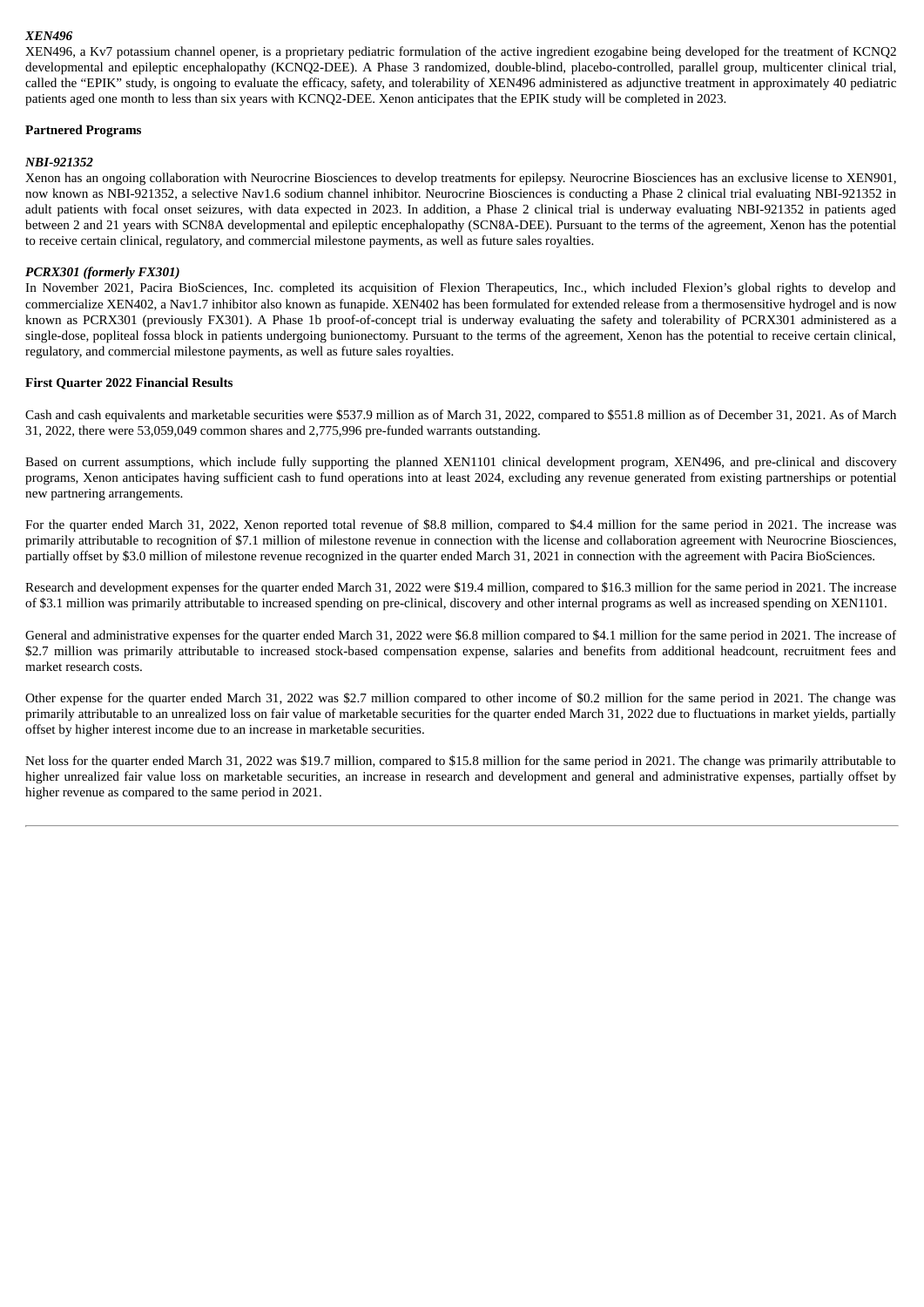#### **Conference Call Information**

Xenon will host a conference call and live audio webcast today at 4:30 pm Eastern Time (1:30 pm Pacific Time) to discuss its first quarter results and to provide a corporate update. The webcast will be broadcast live on the Investors section of the Xenon website. To participate in the call, please dial 1-855-779-9075, or 1-631- 485-4866 for international callers, and provide conference ID number 2263884.

#### **About Xenon Pharmaceuticals Inc.**

Xenon Pharmaceuticals (NASDAQ:XENE) is a clinical stage biopharmaceutical company committed to developing innovative therapeutics to improve the lives of patients with neurological disorders. We are advancing a novel product pipeline of neurology therapies to address areas of high unmet medical need, with a focus on epilepsy. For more information, please visit www.xenon-pharma.com.

#### **Safe Harbor Statement**

This press release contains forward-looking statements within the meaning of Section 27A of the Securities Act of 1933, as amended, and Section 21E of the Securities Exchange Act of 1934, as amended, and the Private Securities Litigation Reform Act of 1995 and Canadian securities laws. These forward-looking statements are not based on historical fact, and include statements regarding the timing of and results from clinical trials and pre-clinical development activities, including those related to XEN496, XEN1101, and other proprietary products, and those related to NBI-921352, PCRX301, and other partnered product candidates; the potential efficacy, safety profile, future development plans, addressable market, regulatory success and commercial potential of XEN496, XEN1101 and other proprietary and partnered product candidates; the anticipated timing of IND, or IND-equivalent, submissions and the initiation of future clinical trials for XEN496, XEN1101, and other proprietary products, and those related to NBI-921352, PCRX301, and other partnered candidates; the efficacy of our clinical trial designs; our ability to successfully develop and achieve milestones in the XEN496, XEN1101, and other proprietary development programs; the timing and results of our interactions with regulators; anticipated enrollment in our clinical trials and the timing thereof; the progress and potential of our other ongoing development programs; the potential receipt of milestone payments and royalties from our collaborators; our expectation of having sufficient cash to fund operations into at least 2024; and the timing of potential publication or presentation of future clinical data. These forward-looking statements are based on current assumptions that involve risks, uncertainties and other factors that may cause the actual results, events, or developments to be materially different from those expressed or implied by such forward-looking statements. These risks and uncertainties, many of which are beyond our control, include, but are not limited to: the impact of the ongoing COVID-19 pandemic on our research and clinical development plans and timelines and results of operations, including impact on our clinical trial sites, collaborators, and contractors who act for or on our behalf, may be more severe and more prolonged than currently anticipated; clinical trials may not demonstrate safety and efficacy of any of our or our collaborators' product candidates; our assumptions regarding our planned expenditures and sufficiency of our cash to fund operations may be incorrect; our ongoing discovery and pre-clinical efforts may not yield additional product candidates; any of our or our collaborators' product candidates may fail in development, may not receive required regulatory approvals, or may be delayed to a point where they are not commercially viable; we may not achieve additional milestones in our proprietary or partnered programs; regulatory agencies may impose additional requirements or delay the initiation of clinical trials; regulatory agencies may be delayed in reviewing, commenting on or approving any of our or our collaborators' clinical development plans as a result of the COVID-19 pandemic, which could further delay development timelines; the impact of competition; the impact of expanded product development and clinical activities on operating expenses; impact of new or changing laws and regulations; the impact of the COVID-19 pandemic on our business, adverse conditions in the general domestic and global economic markets; as well as the other risks identified in our filings with the Securities and Exchange Commission and the securities commissions in British Columbia, Alberta and Ontario. These forward-looking statements speak only as of the date hereof and we assume no obligation to update these forward-looking statements, and readers are cautioned not to place undue reliance on such forward-looking statements.

"Xenon" and the Xenon logo are registered trademarks or trademarks of Xenon Pharmaceuticals Inc. in various jurisdictions. All other trademarks belong to their respective owner.